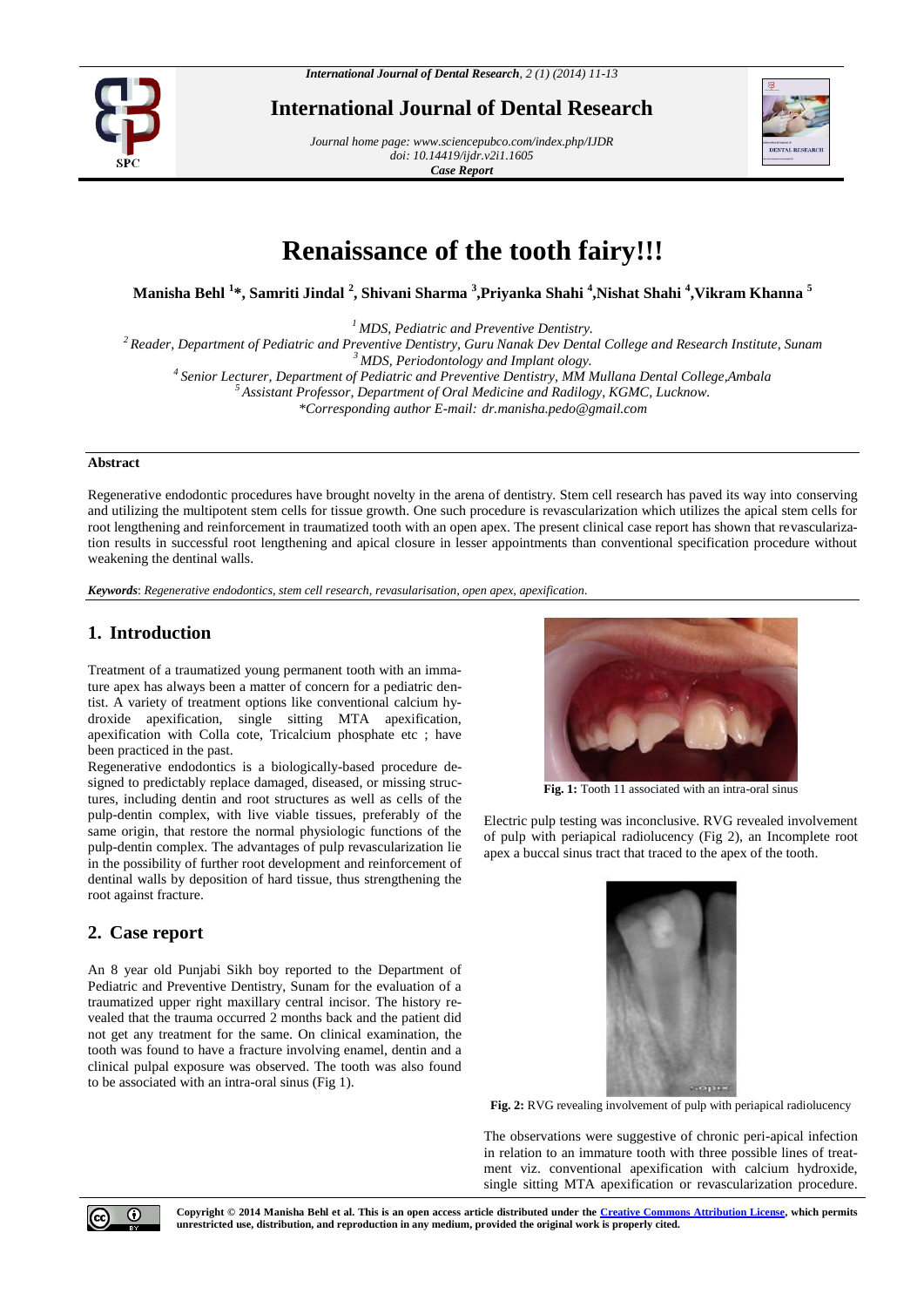The parents were explained in detail about all the treatment options along with pros and cons of each procedure. They opted for the latter due to lesser appointments and greater preservation of natural tooth tissue and an informed written consent was obtained for the same.

After rubber dam isolation and gaining access to the root canal system (fig 3), purulent hemorrhagic drainage was obtained, and the necrotic nature of the pulp was confirmed.



**Fig. 3:** Rubber dam isolation

A needle was placed to within 1 mm of the apex, and the canal was slowly flushed with 20 ml of 5.25% NaOCl and 10 ml of 3% hydrogen peroxide. The canal was dried with paper points, and a mixture of ciprofloxacin, metronidazole, and minocycline paste was prepared into a creamy consistency and placed with an amalgam carrier into the canal (fig 4).



**Fig. 4**: Placement of Triple Antibiotic Paste into the canal

The access cavity was closed with 4 mm of Coltosol (Coltene Whale dent, Switzerland Co.).

The patient returned 21 days later, asymptomatic, reporting no pain postoperatively. The sinus tract was healed. The access was opened and the canal again flushed with 14 ml of 5.25% NaOCl. The canal appeared clean and dry, with no signs of inflammatory exudate. An endodontic file was introduced into the canal until vital tissue was felt at a depth of 2 mm excess of the working length into the canal space. An explorer was used to irritate the tissue gently to create some bleeding into the canal. The bleeding was stopped at a level of 3 mm below the level of the CEJ and left for 15 min so that the blood would clot at that level. After 15 min, the presence of the blood clot to approximately 3 mm apical of the CEJ was confirmed. Mineral trioxide aggregate *(MTA; Densply Tulsa Dental, Tulsa, OK)* was carefully placed over the blood clot till the CEJ, followed by a wet cotton pellet and Coltosol (fig 5).



**Fig. 5:** Placement of MTA in the canal.

Two weeks later, the patient returned, asymptomatic, and the Coltosol and cotton pellet were replaced with a bonded resin restoration which was followed by a composite build up (fig 6).



**Fig. 5:** Composite Buildup of the traumatised tooth after revascularisation.

The patient was scheduled for recall examination and advised to call if he was in pain or if swelling or a recurrence of the sinus tract developed.

At the 6-month recall, the patient was asymptomatic, with no signs of the sinus tract. The radiograph showed complete resolution of the radiolucency .At 18-month follow-up examinations, the patient continued to be asymptomatic, with no signs of the sinus tract and there was an indication of continued development of the apex of the tooth (fig 7).



**Fig. 7:** Pre-Operative and post-operative IOPA indicating closure of the root apex.

Pulp testing was still inconclusive. At the 2-year follow-up, the patient continued to be asymptomatic, and closure of the apex and thickening of the dentinal walls was obvious. The tooth responded positively to the vitality test.

#### **3. Discussion**

Collectively, there has been a tremendous increase in our clinical tools (i.e., materials, instruments, and medications) and knowledge